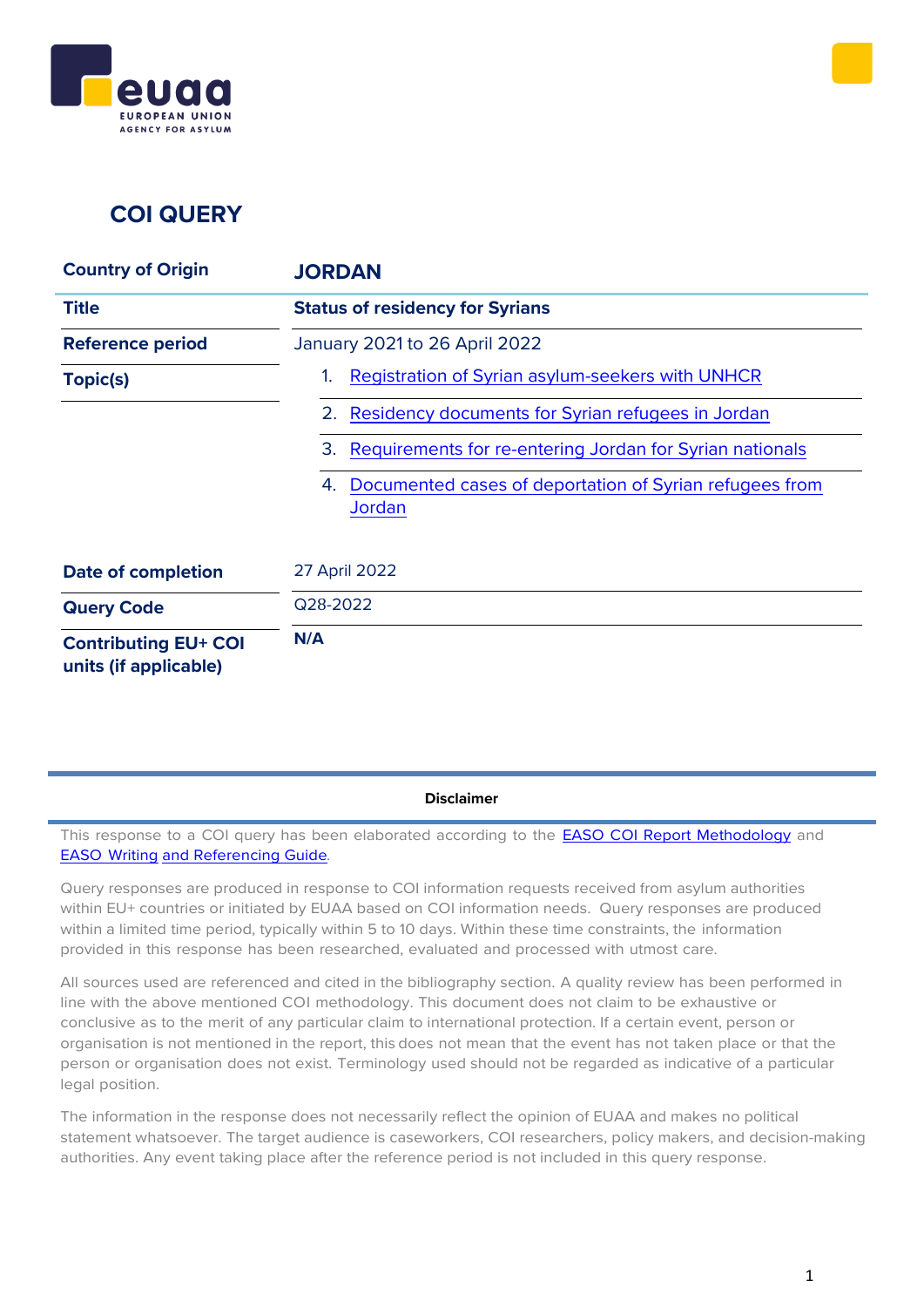



# **COI QUERY RESPONSE – Jordan**

### **Status of residency for Syrians**

### <span id="page-1-0"></span>**1. Registration of Syrian asylum-seekers with UNHCR**

Jordan is not a signatory of the 1951 Convention Relating to the Status of Refugees, nor of its 1967 Protocol.<sup>1</sup> In 1998, the United Nations High Commissioner for Refugees (UNHCR) and the Government of Jordan signed a Memorandum of Understanding (MoU, amended in 2014<sup>2</sup>), mandating the agency to carry out registration and refugee status determination activities in the country.<sup>3</sup>

On its website, UNHCR informs that registration of asylum-seekers takes place in centres in Amman, Mafraq and Irbid, while individuals 'living in the governorates of Karak, Ma'an, Tafilah, Aqaba and Ruwaished' are asked instead to 'request an appointment for the next mobile registration mission'. Useful documents for the registration include: 'identity documents (passport, national ID, driving license), Ministry of Interior service card (for Syrians only), family and military booklets, marriage or divorce certificates, birth certificates for children, education and employment certificates, work permit in Jordan, medical certificates, or Custody/guardianship documents'. It is not mandatory to have any identification documents for people to register, however, they will be asked the reason for not having them.Adult individuals must fill out a registration form, stating their 'name, date of birth, nationality, place of birth, family members', and reasons for leaving their country of origin. The next step involves an oral interview. At the end of the registration process, asylum-seekers are issued a UNHCR asylum-seeker Certificate which confirms that the holder is 'under the international protection of UNHCR in Jordan'. The Certificate is valid for one year, and renewable. It can be used to confirm registration with UNHCR, and for enrolling children in public schools. However, the Certificate 'does not replace the residency or a work permit'. 4

Following the COVID-19 pandemic, UNCHR has carried out 'the majority of its activities' remotely, including interviews for the renewal of asylum-seeker/refugee Certificates. According to the agency, persons 'processed remotely will be sent an appointment SMS to approach registration centers to pick up their renewed asylum-seeker/refugee Certificates'.<sup>5</sup> In 2021, Jordan decided to accept expired UNHCR Certificates as valid until the end of the year.<sup>6</sup>

<sup>1</sup> Clutterbuck M. et al., Alternative protection in Jordan and Lebanon: the role of legal aid, in Forced Migration Review, Public Health and WASH/ Non signatory States and the international refugee regime FRM 67, July 2021, [url;](https://www.fmreview.org/issue67/clutterbuck-hussein-mansour-rispo) UNHCR, States parties, including reservations and declarations, to the 1951 Refugee Convention, n.d., [url;](https://www.unhcr.org/5d9ed32b4) UNHCR, States parties, including reservations and declarations, to the 1967 Protocol Relating to the Status of Refugees, n.d.[, url](https://www.unhcr.org/5d9ed66a4)

<sup>2</sup> UNCHR, Global Appeal 2015, [url](https://www.unhcr.org/5461e6070.pdf), p. 1; Jordan Times (The), Gov't, UNHCR sign amendments to cooperation memo, 31 March 2014, [url](http://www.jordantimes.com/news/local/gov%E2%80%99t-unhcr-sign-amendments-cooperation-memo)

<sup>3</sup> UNCHR, Global Appeal 2015, [url,](https://www.unhcr.org/5461e6070.pdf) p. 1

<sup>4</sup> UNHCR Jordan, Registration, n.d., [url](https://help.unhcr.org/jordan/en/helpful-services-unhcr/registration-unhcr/)

<sup>5</sup> UNHCR Jordan, Registration, n.d., [url](https://help.unhcr.org/jordan/en/helpful-services-unhcr/registration-unhcr/)

<sup>6</sup> UNHCR Jordan, Refugee and Asylum Seeker Certificates Valid until December 2021, 31 May 2021, [url](https://www.unhcr.org/jo/14925-refugee-and-asylum-seeker-certificates-valid-until-december-2021.html)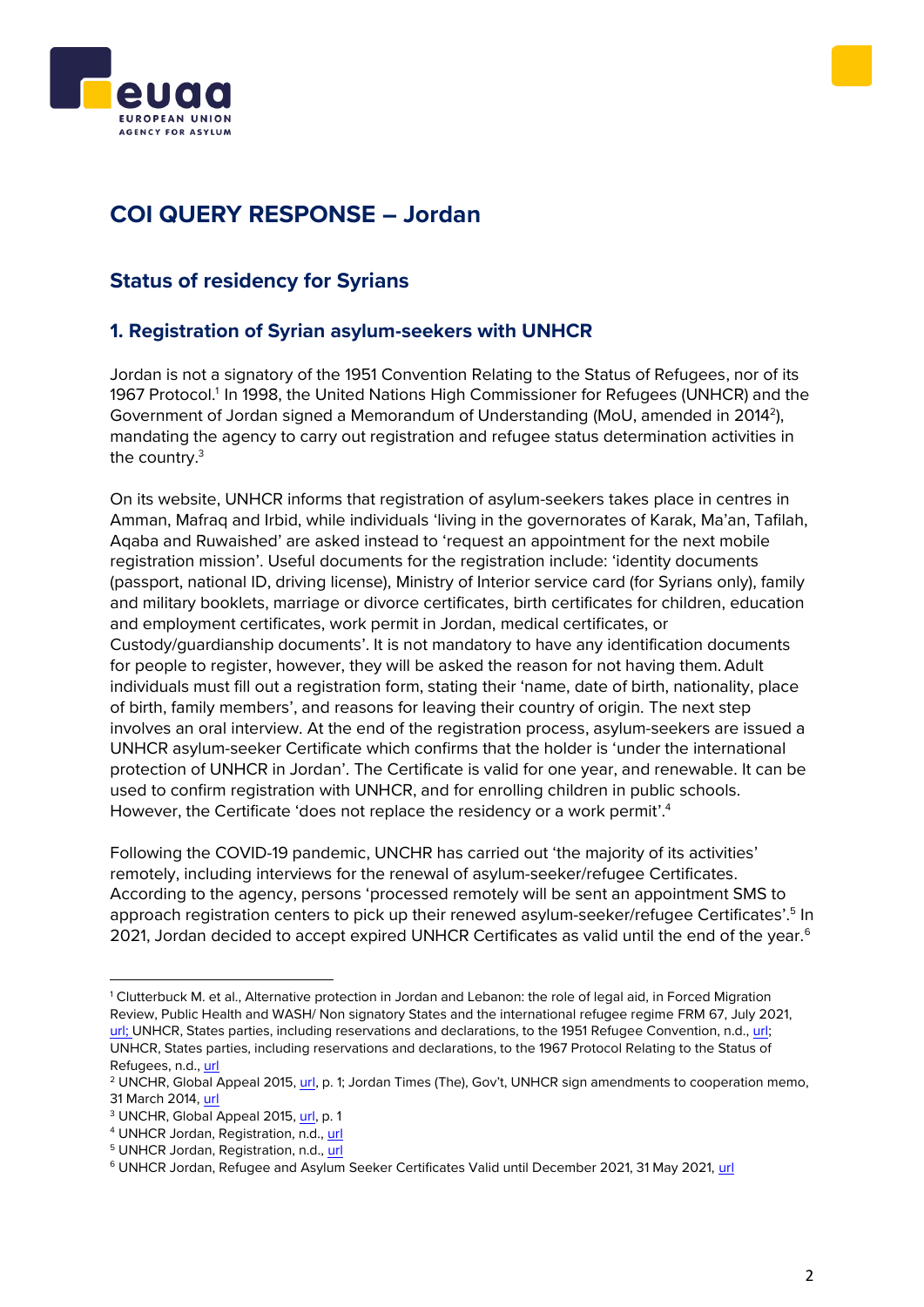



In addition to registration, UNHCR is also mandated to perform refugee status determination. Following registration, asylum-seekers may 'receive an appointment for a refugee status determination interview, depending on the needs identified'. In any case, 'asylum-seeker and refugee certificates grant the same level of protection against deportation, as well as the same level of 'access to services and assistance'.<sup>7</sup>

### <span id="page-2-0"></span>**2. Residency documents for Syrian refugees in Jordan**

All Syrian asylum-seekers in Jordan, whether registered with UNHCR or not, must register with the Ministry of Interior (MOI), and be issued a MOI service card (also referred to as a 'MOI card').<sup>8</sup> The MOI card 'is considered a residency permit in districts where it is issued'.<sup>9</sup> Like the UNHCR Certificate, the MOI card is valid for one year and renewable and serves as 'a *de facto* recognition of refugee status before government and humanitarian authorities', providing Syrians with protection from *refoulement<sup>10</sup>*, as well as facilitating access to other public services.<sup>11</sup>

According to a 2021 report by the World Refugee & Migration Council, the MOI card 'allows Syrian refugees [..] to travel freely throughout Jordan'. <sup>12</sup> The United States Department of State (USDOS) noted that, during 2021, Jordan placed 'some restrictions on the free internal movement of registered Syrian refugees and asylum seekers', such as requiring Syrians living in refugee camps to ask 'for permission to relocate from or temporarily depart the camp for family visits or work'.<sup>13</sup>

Although outside the reference period of this COI query response, the following information might be useful:

In a November 2016 report, the Norwegian Refugee Council (NRC) provided details about the MOI card. Quoting information from UNHCR, the source stated that 'MOI card "serves as proof of legal Jordanian residency in a host community in a specific district"'. With regards to the procedure for acquiring a MOI card, Syrians must go to a local police station and present documents, which include proof of identity, the asylum-seeker Certificate (if available), proof of address, and 'for every Syrian over the age of 12, a health certificate obtained in Jordan from

<sup>7</sup> UNHCR Jordan, Refugee Status Determination, n.d., [url](https://help.unhcr.org/jordan/en/helpful-services-unhcr/refugee-status-determination/)

<sup>8</sup> USDOS, 2021 Country Report on Human Rights Practices: Jordan, 12 April 2022, [url;](https://www.state.gov/reports/2021-country-reports-on-human-rights-practices/jordan/) World Refugee & Migration Council, Moving beyond Humanitarian Assistance Supporting Jordan as a Refugee-hosting Country, September 2021[, url,](https://wrmcouncil.org/wp-content/uploads/2021/09/Jordan-Syrian-Refugees-WRMC.pdf) p.11; Alexander Burlin and Ruba Ahmad, Recognition beyond RSD: Civil and legal documentation for Syrian refugees in Jordan, 25 September 2020, [url](https://rli.blogs.sas.ac.uk/2020/09/25/recognition-beyond-rsd-civil-and-legal-documentation-for-syrian-refugees-in-jordan/)

<sup>9</sup> World Refugee & Migration Council, Moving beyond Humanitarian Assistance Supporting Jordan as a Refugeehosting Country, September 2021[, url,](https://wrmcouncil.org/wp-content/uploads/2021/09/Jordan-Syrian-Refugees-WRMC.pdf) p.11

<sup>&</sup>lt;sup>10</sup> Burlin A. and Ahmad R., Recognition beyond RSD: Civil and legal documentation for Syrian refugees in Jordan, in Refugee Law Initiative Blog – Schools of Advanced Study university of London, 25 September 2020[, url](https://rli.blogs.sas.ac.uk/2020/09/25/recognition-beyond-rsd-civil-and-legal-documentation-for-syrian-refugees-in-jordan/)

<sup>11</sup> ILO, Impact of work permits on decent work for Syrians in Jordan, September 2021, [url,](https://reliefweb.int/sites/reliefweb.int/files/resources/Impacts%20of%20Work%20Permit%20Regulations%20on%20Decent%20Work%20for%20Syrian%20refugees%20in%20Jordan.pdf) p.21; World Refugee & Migration Council, Moving beyond Humanitarian Assistance Supporting Jordan as a Refugee-hosting Country, September 2021[, url,](https://wrmcouncil.org/wp-content/uploads/2021/09/Jordan-Syrian-Refugees-WRMC.pdf) p.11; Burlin A. and Ahmad R., Recognition beyond RSD: Civil and legal documentation for Syrian refugees in Jordan, 25 September 2020, [url](https://rli.blogs.sas.ac.uk/2020/09/25/recognition-beyond-rsd-civil-and-legal-documentation-for-syrian-refugees-in-jordan/)

<sup>&</sup>lt;sup>12</sup> World Refugee & Migration Council, Moving beyond Humanitarian Assistance Supporting Jordan as a Refugeehosting Country, September 2021[, url,](https://wrmcouncil.org/wp-content/uploads/2021/09/Jordan-Syrian-Refugees-WRMC.pdf) p.11

<sup>13</sup> USDOS, 2021 Country Report on Human Rights Practices: Jordan, 12 April 2022, [url](https://www.state.gov/reports/2021-country-reports-on-human-rights-practices/jordan/)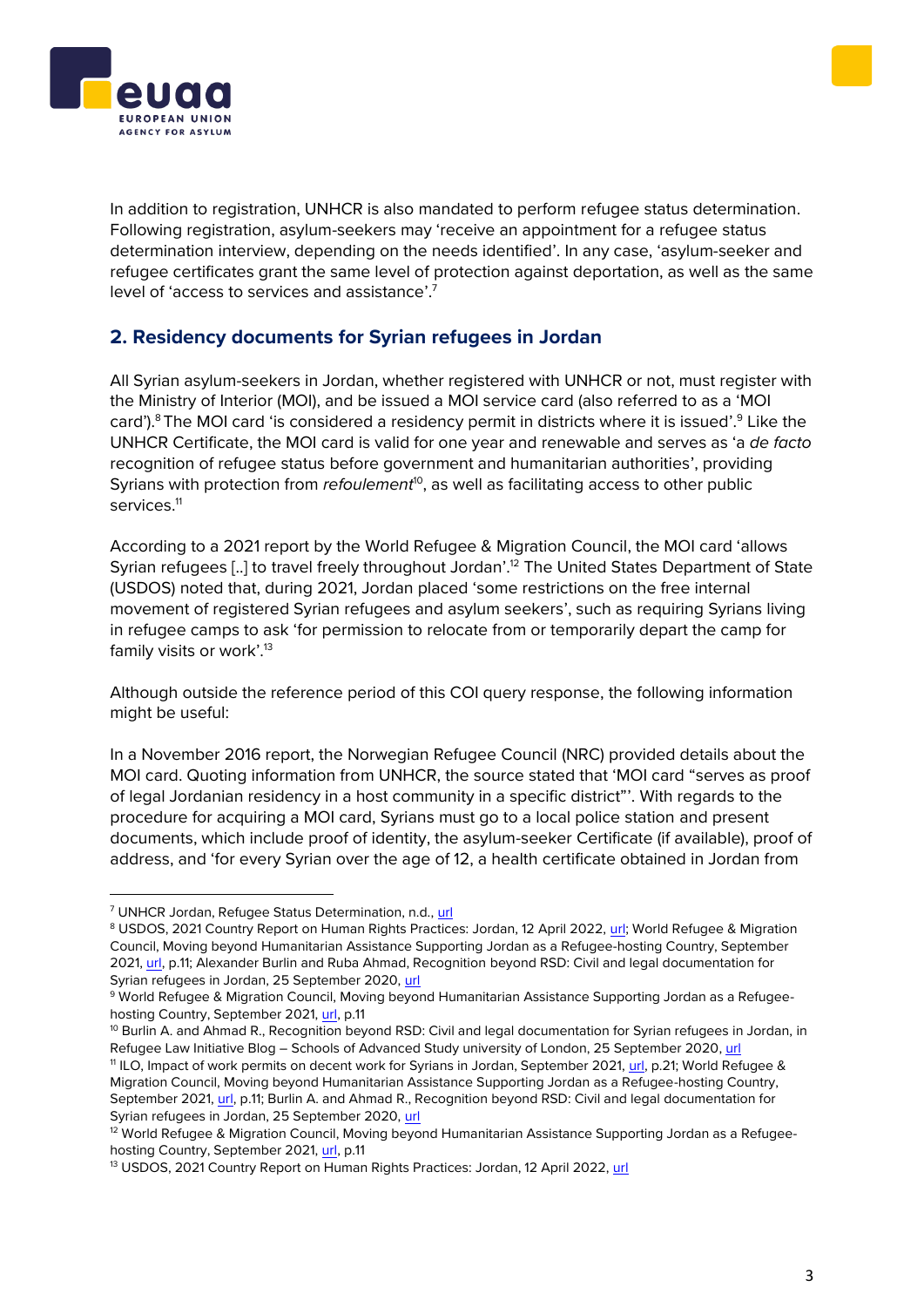



an authorized health centre'. According to NRC, the MOI card is only valid if 'the Syrian remains living in the district where the card was issued'.<sup>14</sup>

#### <span id="page-3-0"></span>**3. Requirements for re-entering Jordan for Syrian nationals**

According to USDOS, 'Syrians staying in Jordan as refugees may visit Syria for a short period without losing their status in Jordan, if they obtain permission in advance from the Ministry of Interior to re-enter Jordan'.<sup>15</sup> To travel to Syria from Jordan, Syrian returnees shall 'present a Syrian passport or a Syrian *laissez-passer* (LP)'. When a Syrian returnee applies for a passport or LP at the Syrian Embassy in Amman, his/her name will be run into a centralised database to verify whether the person has links to any opposition or 'terrorist' groups. Meanwhile, a Syrian who has left Jordan on a Syrian LP cannot re-enter Jordan on the basis of that document. Syrian passport holders can (re-)enter Jordan provided they comply with a set of requirements, which include having a valid passport, security approval, and an entry or exit/entry permit.<sup>16</sup>

According to a 2021 report by Human Rights Watch (HRW), 'while Jordan does not impose a formal re-entry ban on Syrian refugees, refugees nearly uniformly told Human Rights Watch that Jordanian border guards said they could not re-enter Jordan for three to five years'.<sup>17</sup>

#### <span id="page-3-1"></span>**4. Documented cases of deportation of Syrian refugees from Jordan**

Information on deportations of Syrian refugees from Jordan could not be found among the sources consulted by EUAA within time constraints. However, the following information may be relevant.

The principle of *non-refoulement* is recognised by both the 1952 Constitution of Jordan<sup>18</sup>, as well as the 1998 MoU between UNHCR and Jordan.<sup>19</sup>

According to USDOS, during 2021, some Syrian refugees were forcefully relocated 'to Azraq refugee camp, including many to Azraq's restricted Village 5, as an alternative to deportation'. The source stated that the relocations took place as punishment for having committed offenses including '"irregular status" (expired registration documents or working without a work permit), criminal activities, and potential security risks, which were not clearly defined'. $^{20}$ 

On 10 September 2021, Amnesty International (AI) accused the United Nations and the Syrian Arab Red Crescent of planning to forcefully transfer refugees from Rukban refugee camp to

<sup>&</sup>lt;sup>14</sup> NRC, Securing Status Syrian refugees and the documentation of legal status, identity, and family relationships in Jordan, November 2016, [url,](https://www.nrc.no/globalassets/pdf/reports/securing-status.pdf) pp. 8,10

<sup>15</sup> USDOS, 2021 Country Report on Human Rights Practices: Jordan, 12 April 2022, [url](https://www.state.gov/reports/2021-country-reports-on-human-rights-practices/jordan/)

<sup>&</sup>lt;sup>16</sup> EASO, COI Report: Syria Situation of returnees from abroad, July 2021, [url,](https://euaa.europa.eu/sites/default/files/publications/2021_06_EASO_Syria_Situation_returnees_from_abroad.pdf) para 1.3.4

<sup>17</sup> HRW, "Our Lives Are Like Death", Syrian Refugee Returns from Lebanon and Jordan, 20 October 2021, [url](https://www.hrw.org/report/2021/10/20/our-lives-are-death/syrian-refugee-returns-lebanon-and-jordan)

<sup>&</sup>lt;sup>18</sup> Jordan, Constitution of the Hashemite Kingdom of Jordan, 1 January 1952[, url,](https://www.refworld.org/publisher,NATLEGBOD,,JOR,3ae6b53310,0.html) Article 21(i)

<sup>&</sup>lt;sup>19</sup> UNHCR, Submission on Jordan 17th UPR session, 2013, [url,](https://www.refworld.org/pdfid/513d90172.pdf) p. 7; ILO, Refugees Right to Work in Jordan, A view of the Syrian refugee crisis through labour law and policy, September 2017, [url,](https://www.rescuerefugees.eu/wp-content/uploads/2017/09/RighttoworkinJordan.pdf) p. 9

<sup>&</sup>lt;sup>20</sup> USDOS, 2021 Country Report on Human Rights Practices: Jordan, 12 April 2022[, url](https://www.state.gov/reports/2021-country-reports-on-human-rights-practices/jordan/)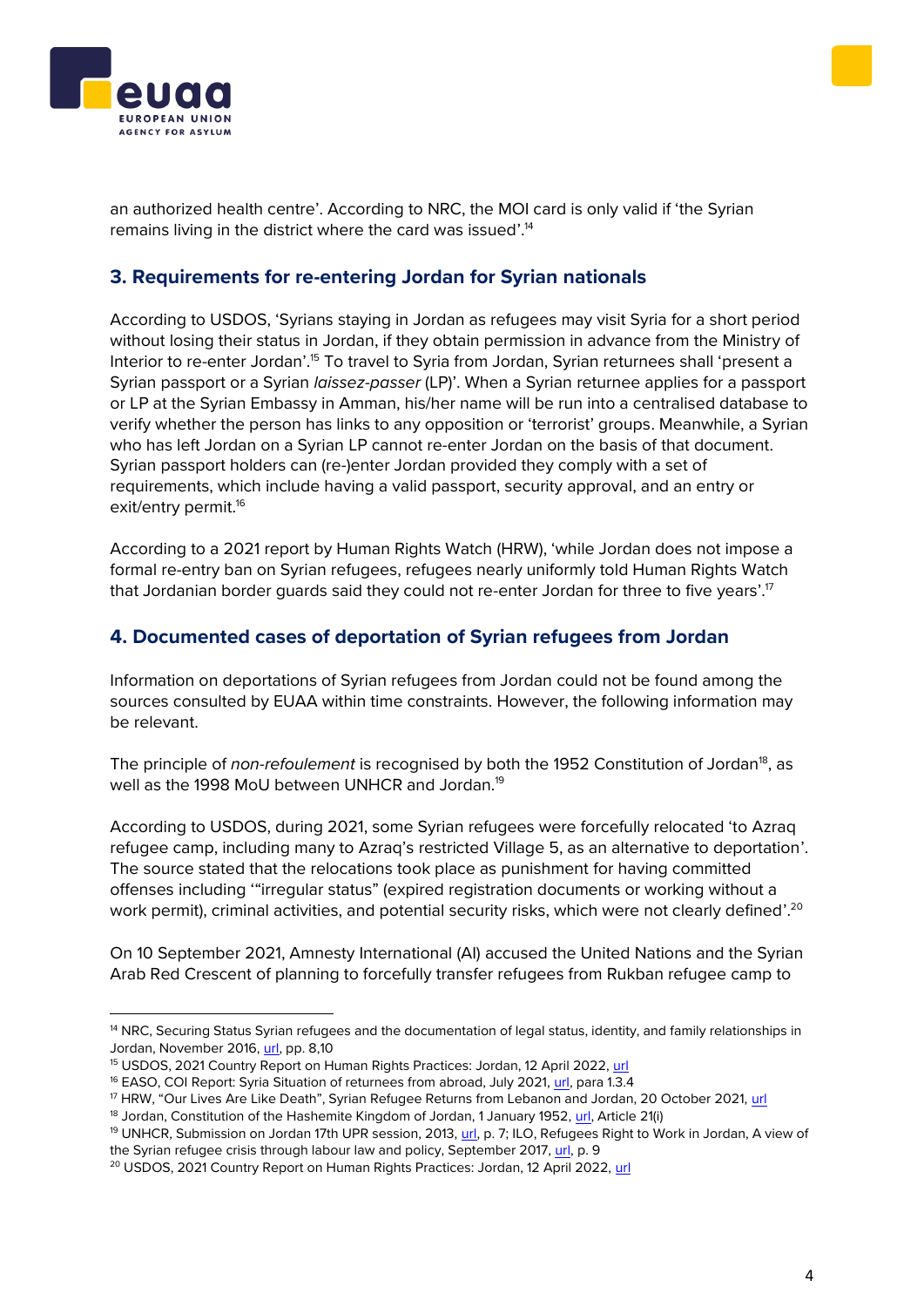



Homs in Syria, where, according to AI, they would be at risk of ill-treatment by Syrian authorities.<sup>21</sup> The UN denied the accusations, stating that it had planned for the transfer of Syrian refugees who had registered for voluntary return. The transfer operation was eventually  $c$ ancelled.<sup>22</sup>

<sup>&</sup>lt;sup>21</sup> Al, Syria/Jordan: UN-led return operation will put refugees at risk of abuses in Syria, 10 September 2021, [url](https://www.amnesty.org/en/latest/news/2021/09/syria-jordan-un-led-return-operation-puts-refugees-at-risk-of-abuses-in-syria/) <sup>22</sup> National (The), Displaced Syrians angry at UN over empty aid lorries, Displaced Syrians angry at UN over empty aid lorries, 27 September 2021, [url](https://www.thenationalnews.com/mena/syria/2021/09/27/displaced-syrians-angry-at-un-over-empty-aid-lorries/)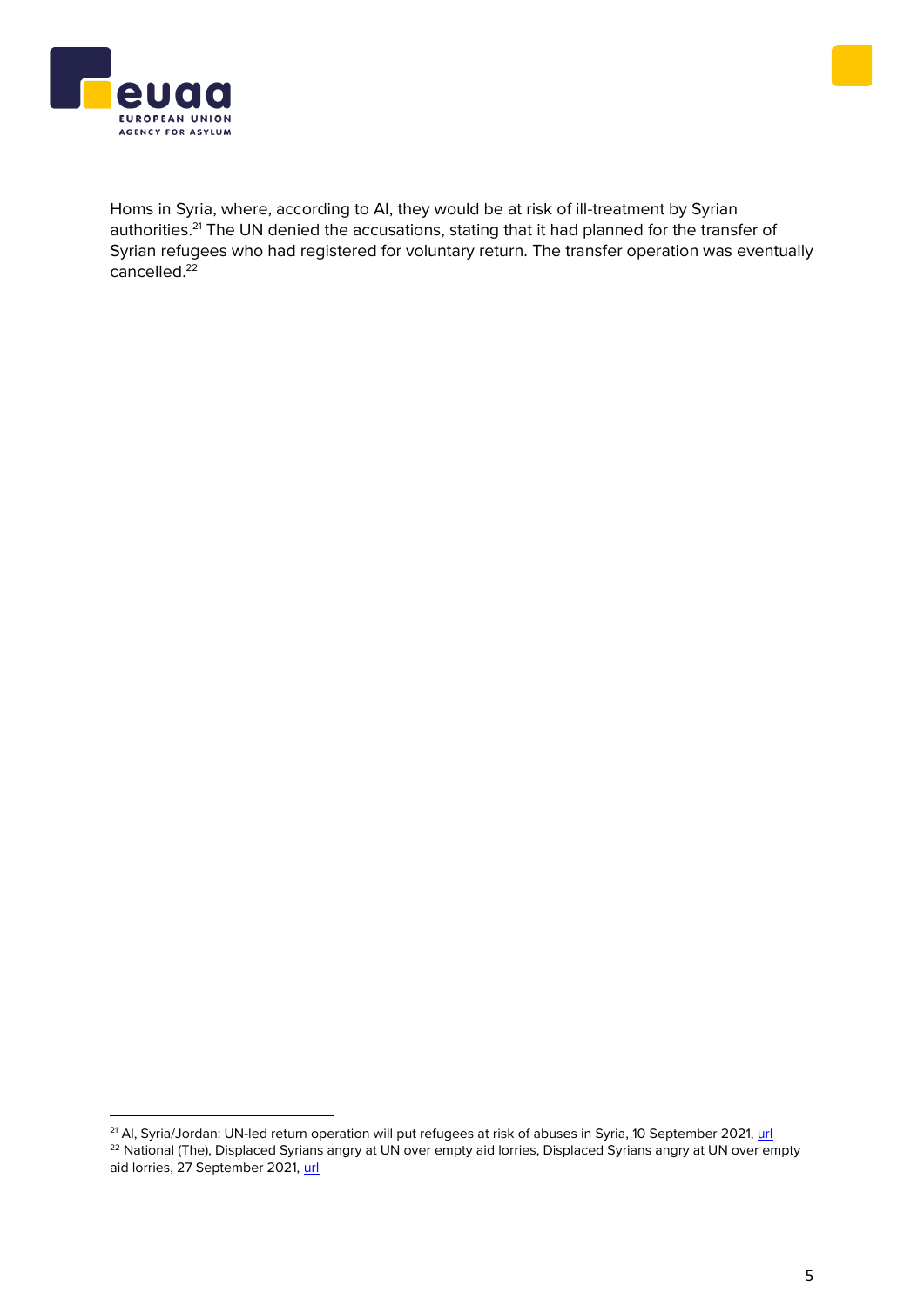



# **BIBLIOGRAPHY**

AI (Amnesty International), Syria/Jordan: UN-led return operation will put refugees at risk of abuses in Syria, 10 September 2021, [https://www.amnesty.org/en/latest/news/2021/09/syria](https://www.amnesty.org/en/latest/news/2021/09/syria-jordan-un-led-return-operation-puts-refugees-at-risk-of-abuses-in-syria/)[jordan-un-led-return-operation-puts-refugees-at-risk-of-abuses-in-syria/,](https://www.amnesty.org/en/latest/news/2021/09/syria-jordan-un-led-return-operation-puts-refugees-at-risk-of-abuses-in-syria/) accessed 25 April 2022

Burlin A. C. and Ahmad R., Recognition beyond RSD: Civil and legal documentation for Syrian refugees in Jordan, in Refugee Law Initiative Blog – Schools of Advanced Study university of London, 25 September 2020, [https://rli.blogs.sas.ac.uk/2020/09/25/recognition-beyond-rsd](https://rli.blogs.sas.ac.uk/2020/09/25/recognition-beyond-rsd-civil-and-legal-documentation-for-syrian-refugees-in-jordan/)[civil-and-legal-documentation-for-syrian-refugees-in-jordan/,](https://rli.blogs.sas.ac.uk/2020/09/25/recognition-beyond-rsd-civil-and-legal-documentation-for-syrian-refugees-in-jordan/) accessed 25 April 2022

Clutterbuck M., Hussein Y., Mansour M, Rispo M., Alternative protection in Jordan and Lebanon: the role of legal aid, in Forced Migration Review, Public Health and WASH/ Non signatory States and the international refugee regime FRM 67, July 2021, [https://www.fmreview.org/issue67/clutterbuck-hussein-mansour-rispo,](https://www.fmreview.org/issue67/clutterbuck-hussein-mansour-rispo) accessed 25 April 2022

EASO (European Asylum Support Office), COI Report: Syria Situation of returnees from abroad, July 2021, [https://euaa.europa.eu/sites/default/files/publications/2021\\_06\\_EASO\\_Syria\\_Situation\\_return](https://euaa.europa.eu/sites/default/files/publications/2021_06_EASO_Syria_Situation_returnees_from_abroad.pdf)

[ees\\_from\\_abroad.pdf,](https://euaa.europa.eu/sites/default/files/publications/2021_06_EASO_Syria_Situation_returnees_from_abroad.pdf) accessed 25 April 2022

HRW (Human Rights Watch), "Our Lives Are Like Death", Syrian Refugee Returns from Lebanon and Jordan, 20 October 2021, [https://www.hrw.org/report/2021/10/20/our-lives-are](https://www.hrw.org/report/2021/10/20/our-lives-are-death/syrian-refugee-returns-lebanon-and-jordan)[death/syrian-refugee-returns-lebanon-and-jordan,](https://www.hrw.org/report/2021/10/20/our-lives-are-death/syrian-refugee-returns-lebanon-and-jordan) accessed 25 April 2022

ILO (International Labour Organisation), Impact of work permits on decent work for Syrians in Jordan, September 2021, available at

[https://reliefweb.int/sites/reliefweb.int/files/resources/Impacts%20of%20Work%20Permit%20R](https://reliefweb.int/sites/reliefweb.int/files/resources/Impacts%20of%20Work%20Permit%20Regulations%20on%20Decent%20Work%20for%20Syrian%20refugees%20in%20Jordan.pdf) [egulations%20on%20Decent%20Work%20for%20Syrian%20refugees%20in%20Jordan.pdf,](https://reliefweb.int/sites/reliefweb.int/files/resources/Impacts%20of%20Work%20Permit%20Regulations%20on%20Decent%20Work%20for%20Syrian%20refugees%20in%20Jordan.pdf) accessed 25 April 2022

ILO (International Labour Organisation), Refugees Right to Work in Jordan, A view of the Syrian refugee crisis through labour law and policy, September 2017, available at [https://www.rescuerefugees.eu/wp-content/uploads/2017/09/RighttoworkinJordan.pdf,](https://www.rescuerefugees.eu/wp-content/uploads/2017/09/RighttoworkinJordan.pdf) accessed 25 April 2022

Jordan Times (The), Gov't, UNHCR sign amendments to cooperation memo, 31 March 2014, [http://www.jordantimes.com/news/local/gov%E2%80%99t-unhcr-sign-amendments](http://www.jordantimes.com/news/local/gov%E2%80%99t-unhcr-sign-amendments-cooperation-memo)[cooperation-memo,](http://www.jordantimes.com/news/local/gov%E2%80%99t-unhcr-sign-amendments-cooperation-memo) accessed 25 April 2022

Jordan, Constitution of the Hashemite Kingdom of Jordan, 1 January 1952, available at [https://www.refworld.org/publisher,NATLEGBOD,,JOR,3ae6b53310,0.html,](https://www.refworld.org/publisher,NATLEGBOD,,JOR,3ae6b53310,0.html) accessed 25 April 2022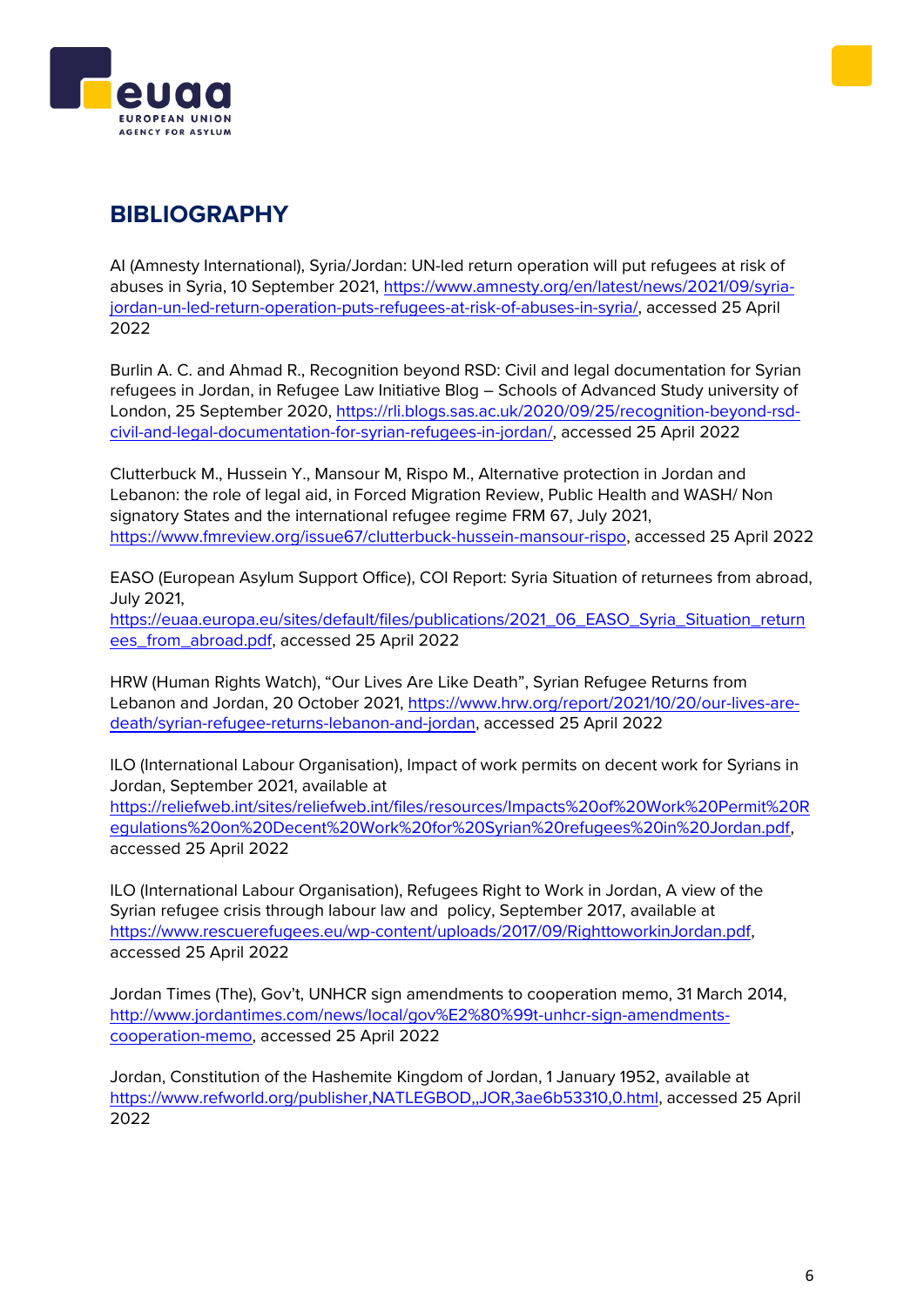



National (The), Displaced Syrians angry at UN over empty aid lorries, Displaced Syrians angry at UN over empty aid lorries, 27 September 2021, [https://www.thenationalnews.com/mena/syria/2021/09/27/displaced-syrians-angry-at-un-over-](https://www.thenationalnews.com/mena/syria/2021/09/27/displaced-syrians-angry-at-un-over-empty-aid-lorries/)

[empty-aid-lorries/,](https://www.thenationalnews.com/mena/syria/2021/09/27/displaced-syrians-angry-at-un-over-empty-aid-lorries/) accessed 25 April 2022

NRC (Norwegian Refugee Council), Securing Status Syrian refugees and the documentation of legal status, identity, and family relationships in Jordan, November 2016, [https://www.nrc.no/globalassets/pdf/reports/securing-status.pdf,](https://www.nrc.no/globalassets/pdf/reports/securing-status.pdf) accessed 26 April 2022

UNHCR (United Nations High Commissioner for Refugees), Global Appeal 2015, [https://www.unhcr.org/5461e6070.pdf,](https://www.unhcr.org/5461e6070.pdf) accessed 25 April 2022

UNHCR (United Nations High Commissioner for Refugees) Jordan, Refugee and Asylum Seeker Certificates Valid until December 2021, 31 May 2021, [https://www.unhcr.org/jo/14925](https://www.unhcr.org/jo/14925-refugee-and-asylum-seeker-certificates-valid-until-december-2021.html) [refugee-and-asylum-seeker-certificates-valid-until-december-2021.html,](https://www.unhcr.org/jo/14925-refugee-and-asylum-seeker-certificates-valid-until-december-2021.html) accessed 25 April 2022

UNHCR (United Nations High Commissioner for Refugees) Jordan, Refugee Status Determination, n.d., [https://help.unhcr.org/jordan/en/helpful-services-unhcr/refugee-status](https://help.unhcr.org/jordan/en/helpful-services-unhcr/refugee-status-determination/)[determination/,](https://help.unhcr.org/jordan/en/helpful-services-unhcr/refugee-status-determination/) accessed 25 April 2022

UNHCR (United Nations High Commissioner for Refugees) Jordan, Registration, n.d., [https://help.unhcr.org/jordan/en/helpful-services-unhcr/registration-unhcr/,](https://help.unhcr.org/jordan/en/helpful-services-unhcr/registration-unhcr/) accessed 25 April 2022

UNHCR (United Nations High Commissioner for Refugees), States parties, including reservations and declarations, to the 1951 Refugee Convention, n.d., [https://www.unhcr.org/5d9ed32b4,](https://www.unhcr.org/5d9ed32b4) accessed 27 April 2022

UNHCR (United Nations High Commissioner for Refugees), States parties, including reservations and declarations, to the 1967 Protocol Relating to the Status of Refugees, n.d., [https://www.unhcr.org/5d9ed66a4,](https://www.unhcr.org/5d9ed66a4) accessed 27 April 2022

UNHCR (United Nations High Commissioner for Refugees), Submission on Jordan 17th UPR session, 2013, [https://www.refworld.org/pdfid/513d90172.pdf,](https://www.refworld.org/pdfid/513d90172.pdf) accessed 25 April 2022

USDOS (United States Department of State), 2021 Country Report on Human Rights Practices: Jordan, 12 April 2022, [https://www.state.gov/reports/2021-country-reports-on-human-rights](https://www.state.gov/reports/2021-country-reports-on-human-rights-practices/jordan/)[practices/jordan/,](https://www.state.gov/reports/2021-country-reports-on-human-rights-practices/jordan/) accessed 25 April 2022

World Refugee & Migration Council, Moving beyond Humanitarian Assistance Supporting Jordan as a Refugee-hosting Country, September 2021, [https://wrmcouncil.org/wp](https://wrmcouncil.org/wp-content/uploads/2021/09/Jordan-Syrian-Refugees-WRMC.pdf)[content/uploads/2021/09/Jordan-Syrian-Refugees-WRMC.pdf,](https://wrmcouncil.org/wp-content/uploads/2021/09/Jordan-Syrian-Refugees-WRMC.pdf) accessed 25 April 2022